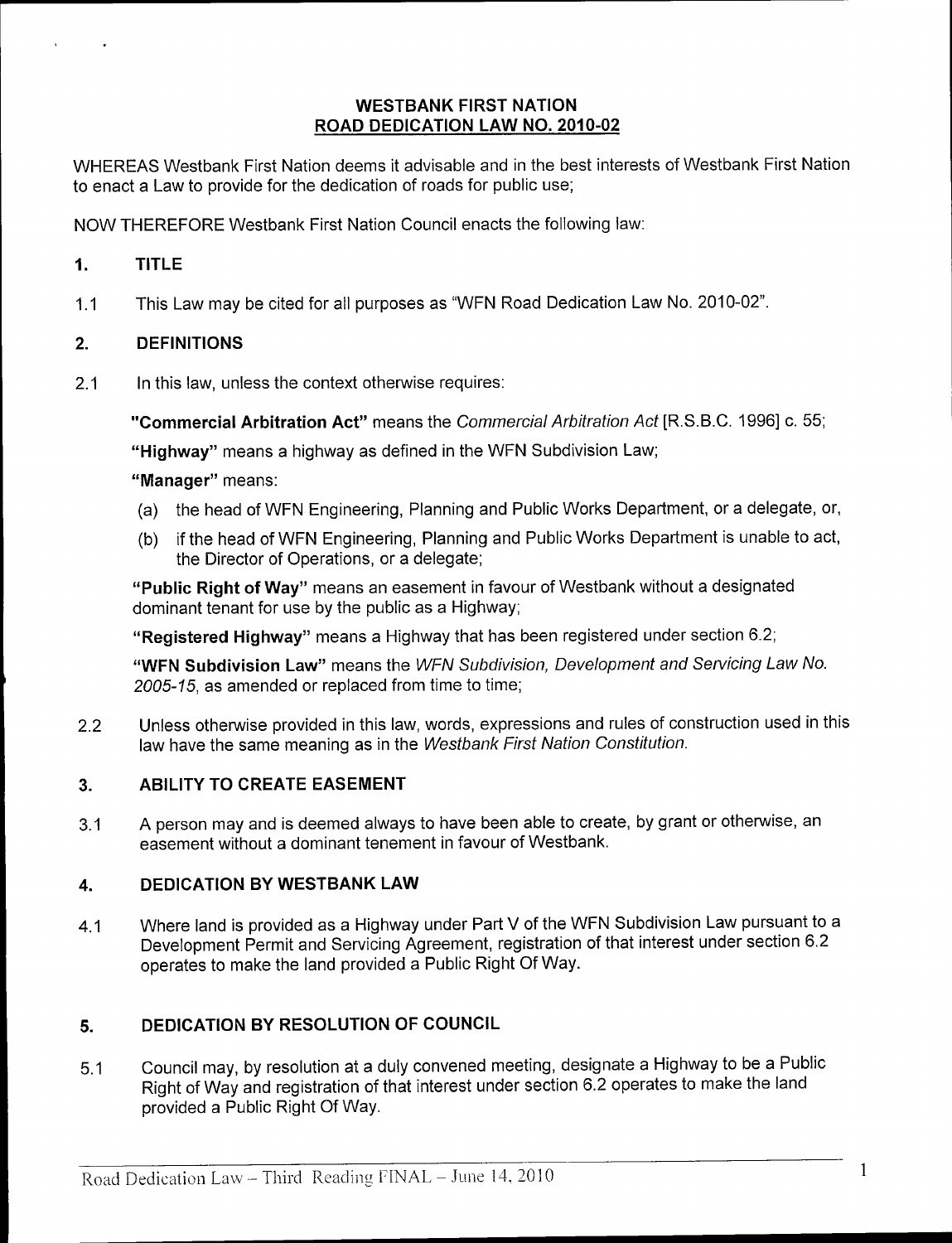# 6. REGISTRATION OF PUBLIC RIGHT OF WAY

- 6.1 If <sup>a</sup> Highway is provided or designated as <sup>a</sup> Public Right Of Way under section 4.1 or 5.1, the Manager must:
	- a) prepare <sup>a</sup> Highway Registration Form, and
	- b) file <sup>a</sup> copy of the Highway Registration Form in the Westbank Lands Register.
- 6.2 If the Director of Lands receives <sup>a</sup> Highway Registration Form under section 5. 1, he or she must register the Highway specified in that Highway Registration Form as a Public Right of Way.

## 7. EFFECT OF REGISTRATION

7.1 Except in accordance with Westbank Law, Westbank or any other person must not interfere with the public'sright to pass and repass over <sup>a</sup> Registered Highway.

## 8. GENERAL AUTHORITY IN RELATION TO HIGHWAYS

- 8.1 Westbank may make laws in relation to all uses of, or involving a Registered Highway or part of a Registered Highway.
- 8.2 Council may, by resolution at <sup>a</sup> duly convened meeting, restrict the public's right to pass and repass over a Registered Highway, if this restriction is necessary to the exercise of the Council may, by resolution at a duly convened meeting, rest<br>repass over a Registered Highway, if this restriction is nece<br>Manager's authority under this or any other Westbank Law.

## 9. TEMPORARY TRAFFIC RESTRICTION AND TRAFFIC CONTROL

- 9.1 The Manager may temporarily restrict or prohibit all or some types of traffic on a Registered Highway if this restriction is necessary to the exercise of the Manager's authority under this or any other Westbank Law.
- 9.2 The Manager may authorize <sup>a</sup> Westbank employee or any other person to control traffic on a Registered Highway, or to temporarily restrict or prohibit all or some types of traffic on a Registered Highway, in relation to matters specified in a Westbank Law.

#### 10. ADDITIONAL POWERS IN RELATION TO REGISTERED HIGHWAYS

- 10.1 The Manager may do one or more of the following:
	- a) assign <sup>a</sup> name or number to <sup>a</sup> Registered Highway;
	- b) assign numbers to buildings and other structures;
	- c) require owners or occupiers of real property to place assigned numbers in <sup>a</sup> conspicuous place on or near the property;
	- d) require persons to take specified actions for the purposes of maintaining the cleanliness or safety of a Registered Highway that is next to property that they own or occupy, or that is affected by property that they own or occupy;
	- e) require owners or occupiers of land to fence any part of it abutting on <sup>a</sup> Registered Highway.

# 11. PERMANENT CLOSURE AND DE- REGISTRATION OF REGISTERED HIGHWAY

- 11.1 Council may, by resolution at <sup>a</sup> duly convened meeting:
	- a) close all or part of <sup>a</sup> Registered Highway to all or some types of traffic, or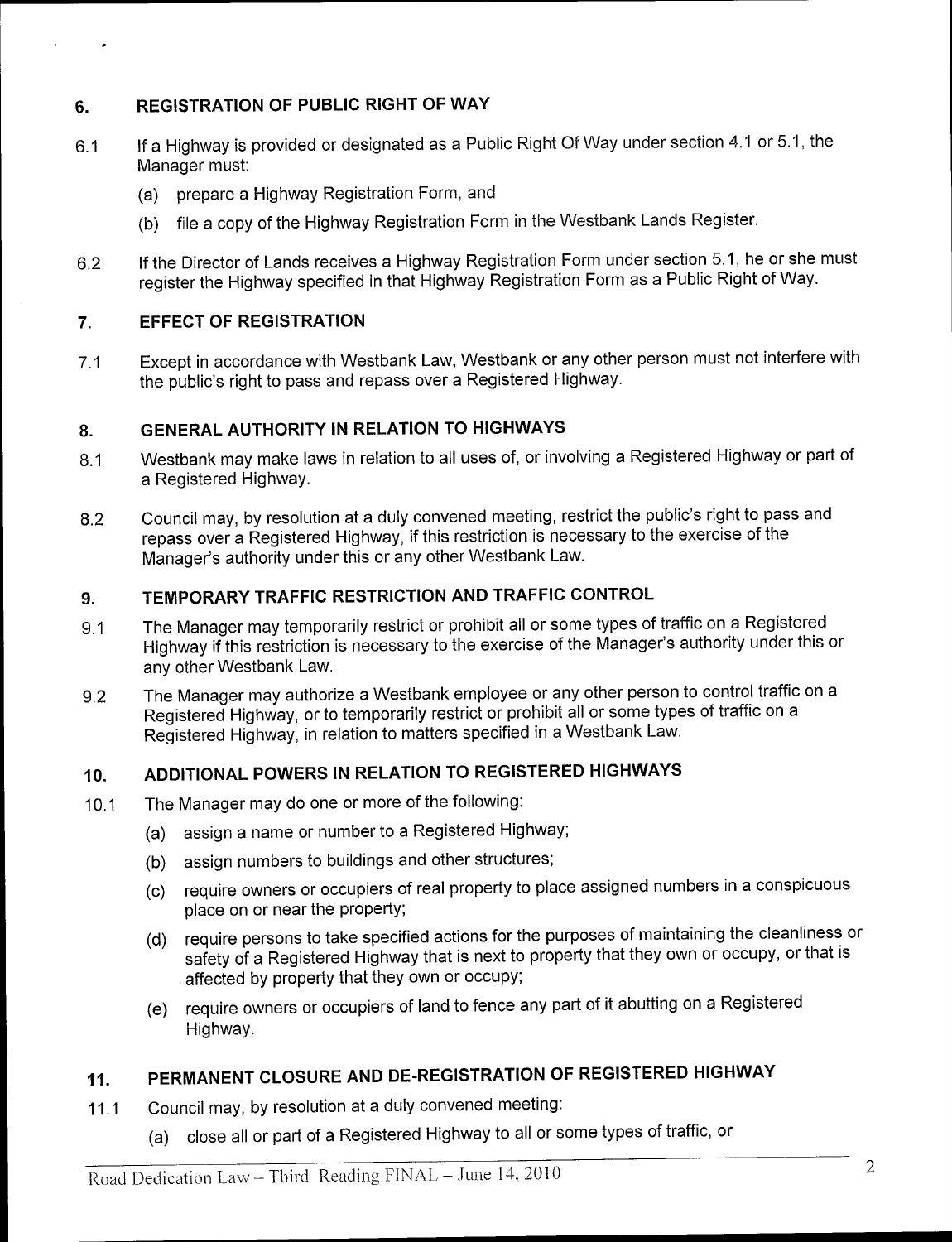- b) reopen all or part of <sup>a</sup> Registered Highway that has been closed.
- 11.2 Council may, by resolution at <sup>a</sup> duly convened meeting, de- register <sup>a</sup> Registered Highway:
	- a) that has been closed under subsection 11.1 (a), or
	- b) that is to be closed.
- 11.3 Before Council passes <sup>a</sup> resolution under this section, it must:
	- a) give public notice of its intention, and
	- b) provide an opportunity for persons who consider they are affected by the resolution to make representations to Council.
- 11.4 In addition to the requirement under section 11.3, before adopting <sup>a</sup> resolution under subsection 11.1 (a), the Manager must deliver notice of Council'sintention to pass the resolution to the operators of utilities whose transmission or distribution facilities or works the Manager considers will be affected by the closure.
- 11.5 <sup>A</sup> resolution under section 11.2 must be filed in the Westbank Lands Register and, on filing, the property subject to the resolution ceases to be a Registered Highway, and the property may be registered in the name of Westbank.

## 12. RESTRICTIONS IN RELATION TO CLOSURE OR ALTERATION OF REGISTERED **HIGHWAY**

- 12.1 If the effect of:
	- a) <sup>a</sup> proposed closure of <sup>a</sup> Highway under subsection 11.1 (a), or
	- b) a proposed alteration of <sup>a</sup> Registered Highway,

will be to completely deprive an owner of the means of access to their property, the Manager must either:

- c) obtain the consent of the owner before the owner is deprived of access, or
- d) apply to the Supreme Court for <sup>a</sup> determination as to the amount, if any, that Westbank must pay to the owner for injurious affection and, in addition to paying any compensation for injurious affection, ensure that the owner has another means of access that is sufficient for this purpose.
- 12.2 The operator of a utility affected by the closure of a Registered Highway under section 11.1(a) may require the Manager to provide reasonable accommodation of the utility's affected transmission or distribution facilities or works on agreed terms.
- 12.3 If the parties are unable to reach an agreement under section 12.2, the matters must be settled by arbitration, and for that purpose the Commercial Arbitration Act applies.

## 13. AGREEMENTS RESPECTING COMPENSATION FOR EXTRAORDINARY TRAFFIC

- 13.1 If <sup>a</sup> Westbank Law regulates or prohibits extraordinary traffic on <sup>a</sup> Registered Highway, the Manager may enter into an agreement with a person who is subject to the Westbank Law that provides:
	- a) for the payment of reasonable compensation to Westbank for the damage to the Registered Highway or the resulting expense to Westbank that may be caused by the extraordinary traffic, and
	- b) that, so long as the person is in compliance with the agreement, the person is not subject to the Westbank Law, or specified provisions of the Westbank Law, in relation to that traffic.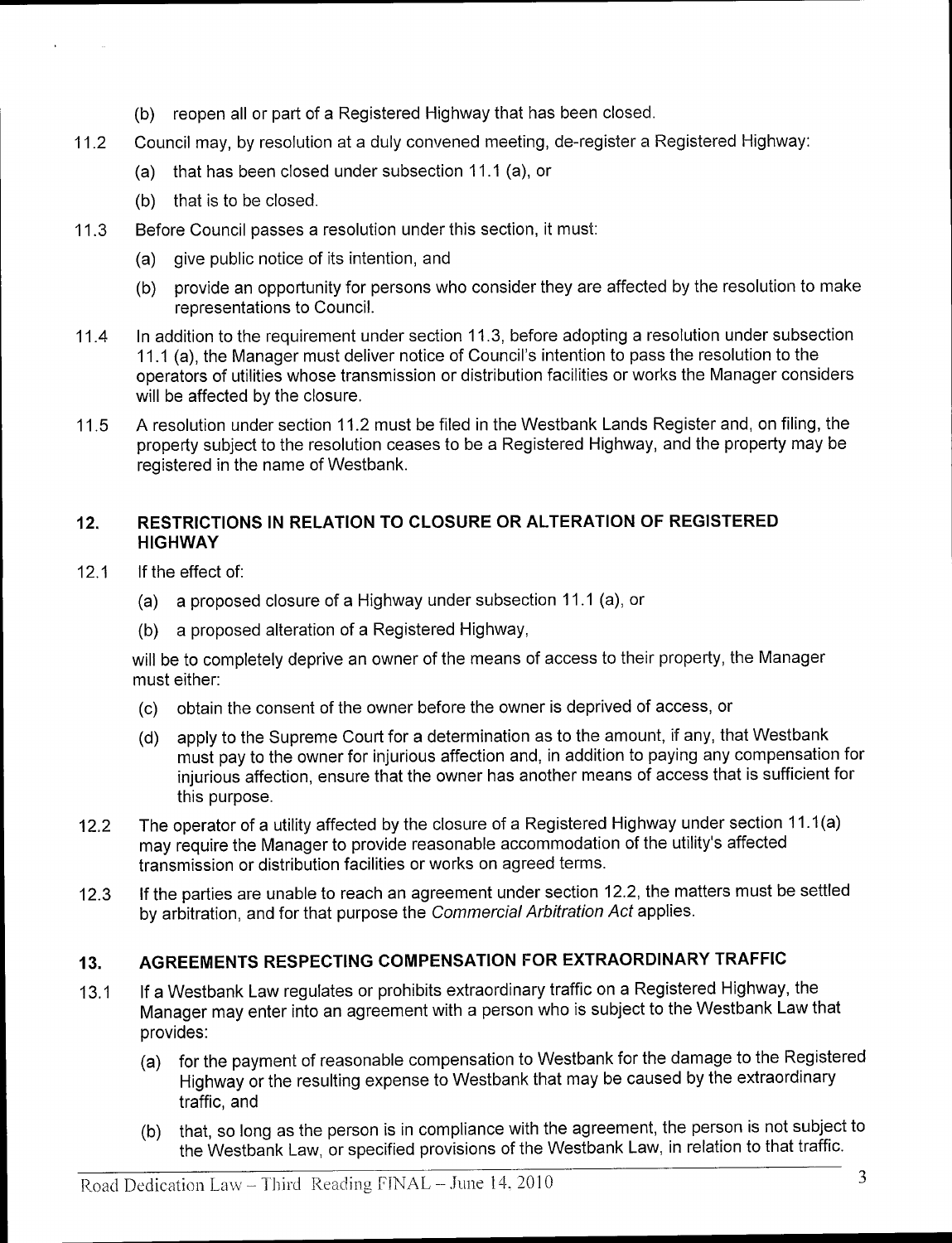## 14. AGREEMENTS RESPECTING WESTBANK EQUIPMENT ON UTILITY POLES

- 14.1 The Manager may require <sup>a</sup> person who is permitted to erect poles on Registered Highways to provide reasonable accommodation on the poles for wires and equipment of Westbank on agreed terms.
- 14.2 If the parties are unable to reach an agreement under section 14.1, the matters must be settled by arbitration, and for that purpose the Commercial Arbitration Act applies.

#### 15. AGREEMENTS TO RESERVE LAND FOR HIGHWAY PURPOSES

- 15.1 If the Manager enters into an agreement with an owner of land to reserve any part of the land for Highway purposes:
	- a) the agreement has the effect of <sup>a</sup> restrictive covenant running with the land,
	- b) the Manager must file the interest in the Westbank Lands Register, and
	- c) the Director of Lands must register that interest as <sup>a</sup> restrictive covenant on the land.

#### 16. REMOVAL OF THINGS FROM REGISTERED HIGHWAYS

- 16.1 Except as permitted by <sup>a</sup> Westbank Law, a person must not excavate in, cause <sup>a</sup> nuisance on, obstruct, foul or damage any part of a Registered Highway.
- 16.2 The Manager may:
	- a) authorize the seizure of things unlawfully occupying <sup>a</sup> portion of <sup>a</sup> Registered Highway, and
	- b) provide for the recovery of those fees from the owner of the thing, including by sale of the thing if the owner refuses to pay or cannot be identified after reasonable efforts.
- 16.3 Council may establish fees for seizure made under section 16.2 that are payable by the owner of the thing.
- 16.4 If <sup>a</sup> thing is seized under section 16.2 by the Manager, neither Westbank nor <sup>a</sup> person to whom the thing is disposed of is liable, in damages or otherwise, for or in respect of any claim that may arise in respect of the thing after its disposal in accordance with this Law.

#### 17. FEES, FORMS AND PROCEDURES

- 17.1 Council may by resolution from time to time establish procedures as are considered necessary and advisable, which are ancillary to this Law but not inconsistent with it, and without limiting the generality of the foregoing will include:
	- a) standard forms;
	- b) administrative and procedural matters for which no express, or only partial, provision has been made;
	- c) definitions of words or phrases used but not defined in the Law.
- 17.2 Council may by resolution establish, correct, revise or update the terms of any applicable fee schedules, forms, protocols or other related documentation which complement and support this Law, and will post notice of same in a public area of the WFN administration building and make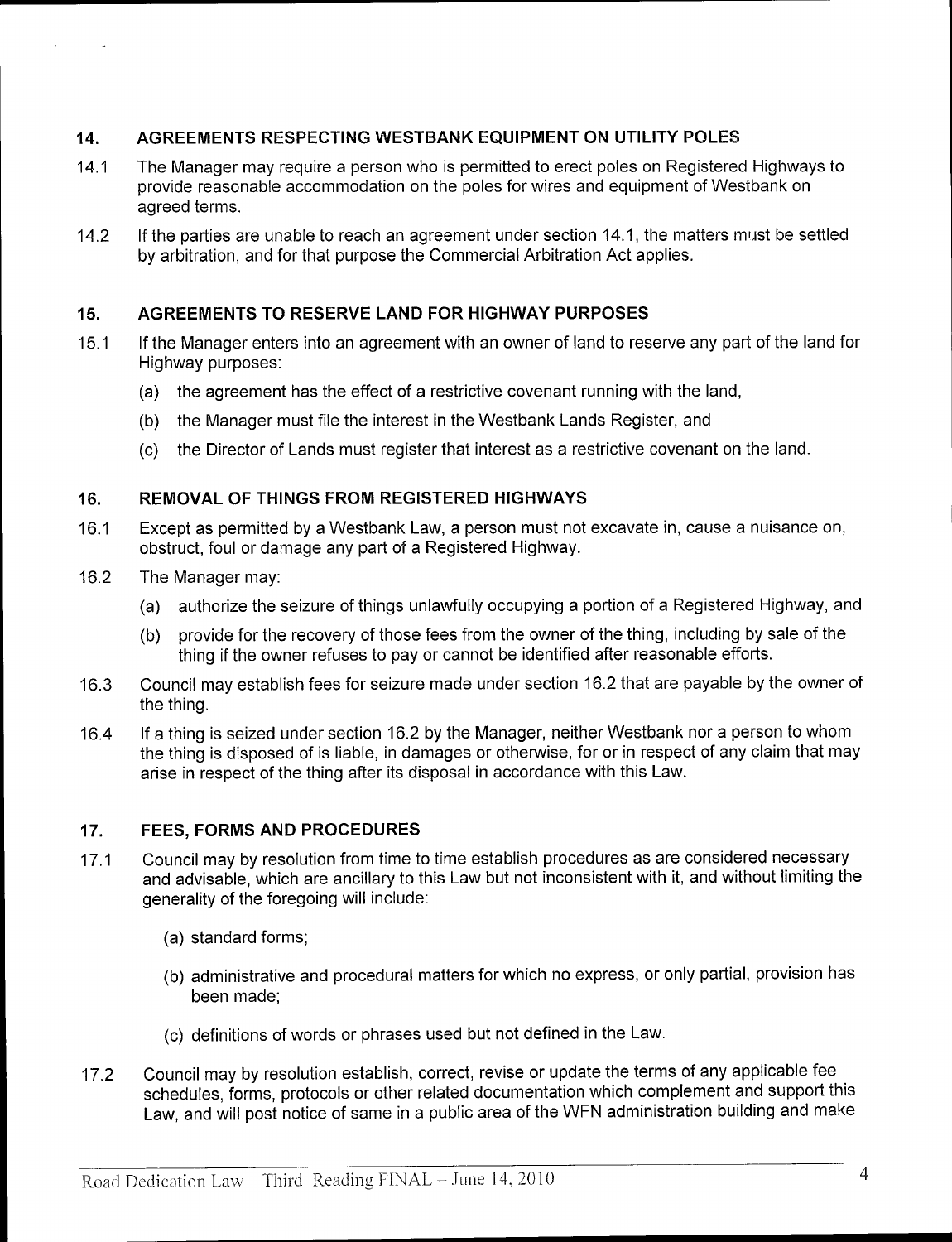a copy of same available for viewing free of charge at the administrative offices of Westbank and available for distribution at a nominal charge.

#### 18. OFFENCES

- 18.1 No person shall obstruct, interfere with or hinder Council or any authorized employee, officer, or agent in the carrying out of their duties and responsibilities under this Law.
- 18.2 Any person who violates any of the provisions of this Law or who suffers or permits any act or thing to be done in contravention or in violation of any of the provisions of this Law, or who neglects to do or refrains from doing any act or thing required by any of the provisions of this Law, is guilty of an offence under this Law, and is liable to the penalties imposed by this Law.
- 18.3 Each day <sup>a</sup> violation of this Law continues will be deemed to be <sup>a</sup> separate offence for which <sup>a</sup> fine or imprisonment may be imposed.
- 18.4 Any person who is guilty of an offence under this Law is liable, on summary conviction to <sup>a</sup> fine of not more than One Thousand Dollars (\$1,000,00) or to a term of imprisonment not exceeding thirty (30) days, or both.

#### 19. IMMUNITY

- 19.1 No action for damages lies or may be instituted against present or past Council or members, employees, servants or agents of either Westbank or Council:
	- a) for anything said or done or omitted to be said or done by that person in the performance or intended performance of the person's duty or the exercise of the person's authority; or
	- b) for any alleged neglect or default in the performance or intended performance of the person's duty or the exercise of the person's authority.
- 19.2 Section 19.1 does not provide <sup>a</sup> defence if:
	- a) Council, members, employees, servants or agents have, in relation to the conduct that is the subject matter of the action, been guilty of dishonesty, gross negligence or malicious or wilful misconduct; or
	- b) the cause of action is libel or slander.
- 19.3 Westbank, present or past Council, or members, employees, servants or agents of any of Westbank or Council is not liable for any damages or other loss, including economic loss, sustained by any person, or to the property of any person, as a result of neglect or failure, for any reason, to discover or detect any contravention of this Law or any other Westbank Law, or from the neglect or failure, for any reason or in any manner, to enforce this Law or any other Westbank Law.
- 19.4 All actions against Westbank for the unlawful doing of anything that:
	- a) is purported to have been done by Westbank under the powers conferred by this Law or any Westbank Law, and
	- b) might have been lawfully done by Westbank if acting in the manner established by law,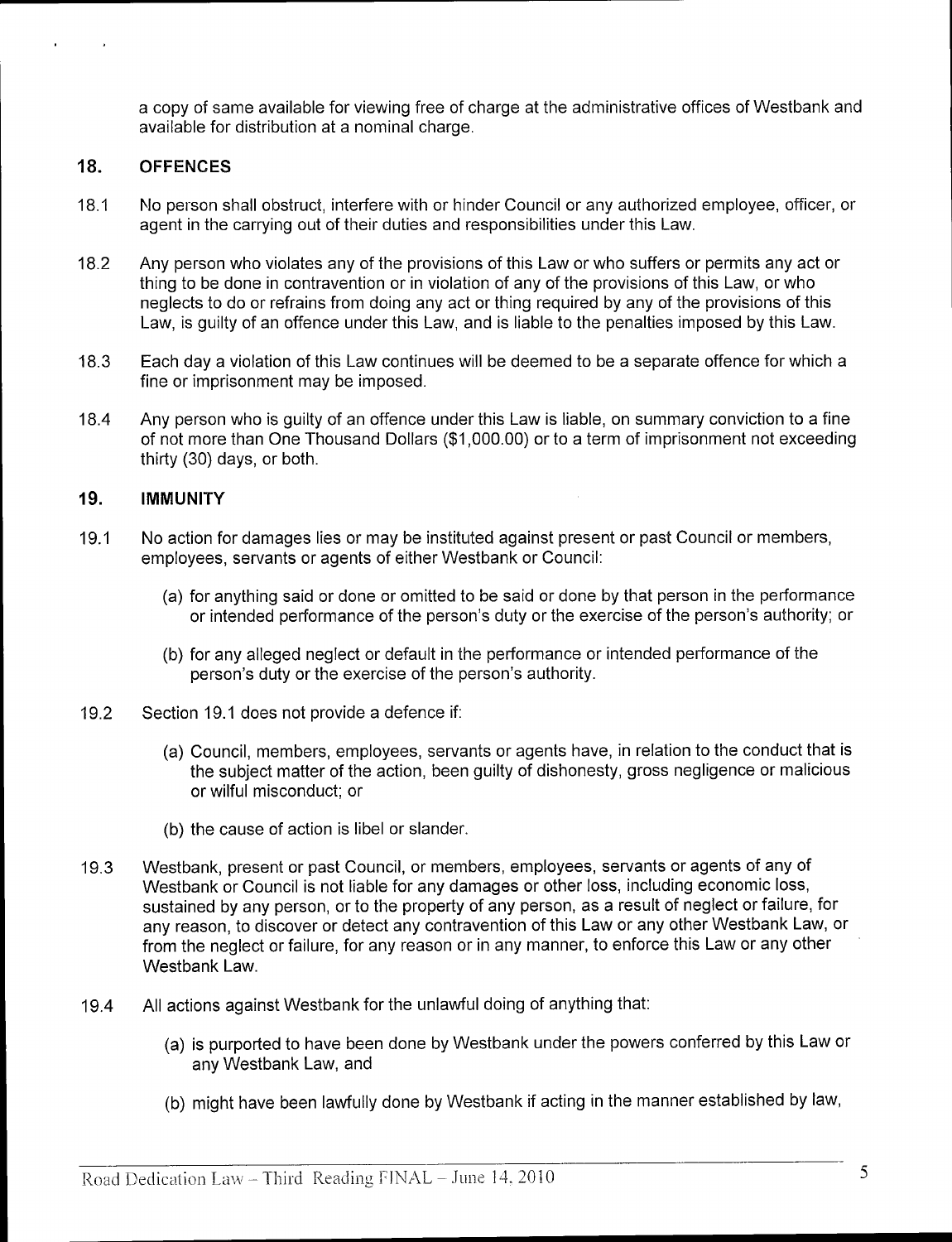must be commenced within six (6) months after the cause of action first arose, or within <sup>a</sup> further period designated by Council in a particular case, but not afterwards.

- 19.5 Westbank is in no case liable for damages unless notice in writing, setting out the time, place and manner in which the damage has been sustained, is delivered to Westbank, within two (2) months from the date on which the damage was sustained. In case of the death of a person injured, the failure to give notice required by this section is not a bar to the maintenance of the action. Failure to give the notice or its insufficiency is not a bar to the maintenance of an action if the court before whom it is tried, or, in case of appeal, the Court of Appeal, believes:
	- a) there was reasonable excuse, and
	- b) Westbank has not been prejudiced in its defence by the failure or insufficiency.

BE IT KNOWN that this law entitled, "WFN Road Dedication Law No. 2010-02" is hereby:

Read a first time by Council of Westbank First Nation at a duly convened meeting held on the 14th day of December, 2009;

Presented to the Membership at a Special Membership Meeting held on the 26th day of May, 2010;

Read a second time by Council of Westbank First Nation at a duly convened meeting held on the 31st day of May, 2010;

Read a third time and enacted by Council of Westbank First Nation at a duly convened meeting held on the  $14<sup>th</sup>$  day of June, 2010;

Signed by the following Members of Council:

Councillor Larry Derrickson

lor Mike De Guevara

i<br>!

Councillor Brian Eli **Councillor Loretta Swite**